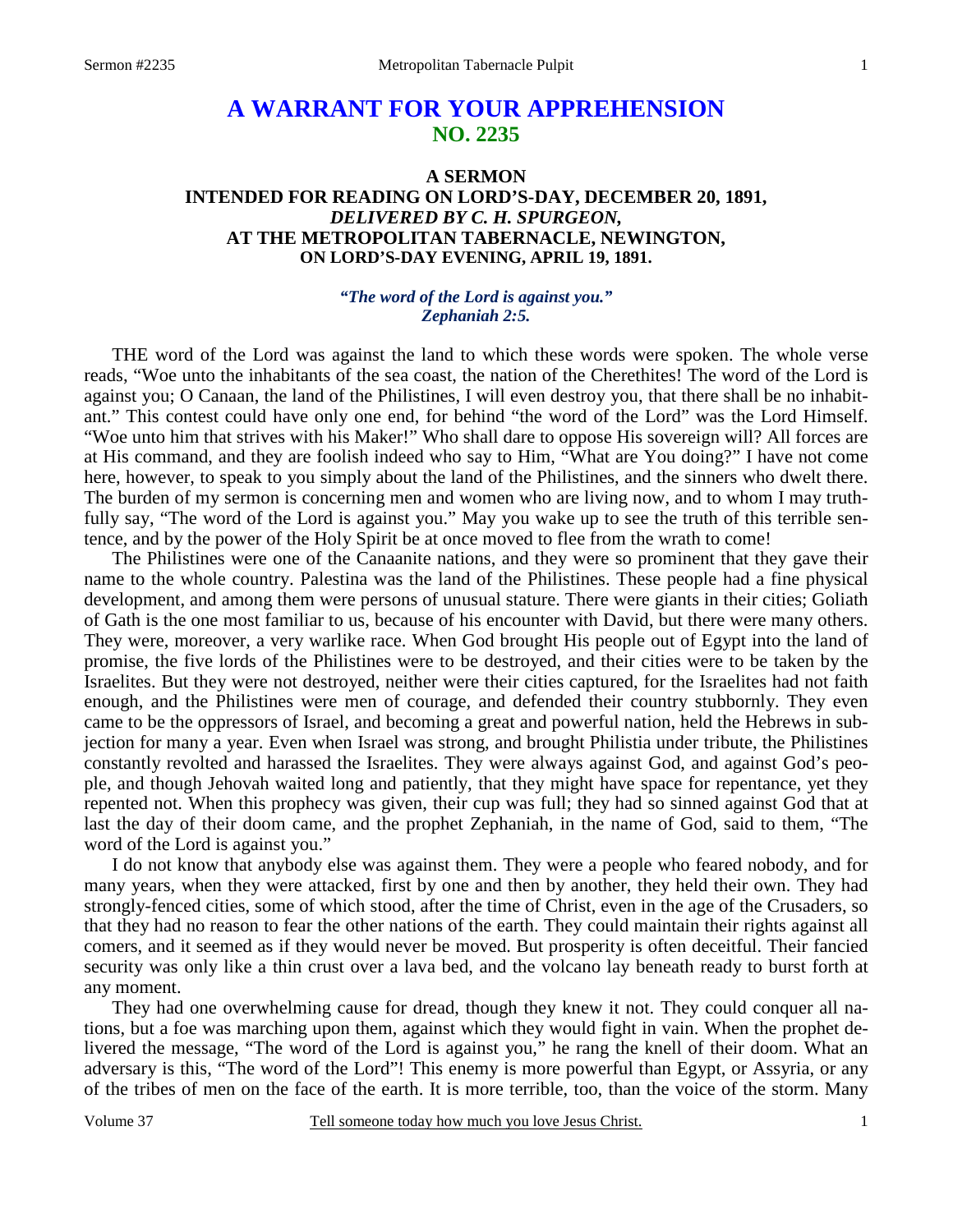times the Lord had thus scattered those that opposed themselves against Him; "The Lord also thundered in the heavens, and the Highest gave His voice; hail stones and coals of fire. Yes, He sent out His arrows, and scattered them; and He shot out lightning, and discomfited them." Those who have the word of the Lord against them have an enemy to fear more dreadful than the most fearful convulsion of nature, more terrible than the simoom of the desert, the sirocco of the plain, or the euroclydon of the sea. The prophet does not attempt to show the Philistines by what instrumentality God would break them in pieces, whether by plague, or famine, or pestilence, or war. He simply says, "The word of the Lord is against you." That is enough; he states the cause; the effects are sure to follow.

 Today, as the result of the warfare mentioned in my text, Philistia is swept away, and its cities are destroyed. Gaza and Ekron, Ashdod and Ashkelon, have perished by the judgment of God. I have not time to give you the evidence of travelers to prove that the prophecy against them has been kept to the very letter. Where it seemed as if it had failed, there has been only a more complete fulfillment of the sentence against the Lord's enemies.

 My main business at this time is not, however, with the Philistines. God's word is against a good many other people besides them, and I am going to try to talk to some of them in words of solemn warning. My message to many must be, "The word of the Lord is against you." Oh, that God may help me so to speak that your life may be changed, and that the word of God may be against you no longer! Hearken, then, to this word, you that are living in sin, you that are refusing the Savior, you that are delaying the time of repentance, you that have backslidden, you that are opposing the gospel; "The word of the Lord is against you." I would like to get hold of some man who is in this terrible condition of rebellion against God, and hold him by the hand, while I speak to him, in a kind and friendly and fraternal way, this solemn word of warning; "The word of the Lord is against you."

 First, I shall simply state the general fact, that *it is so—*the word of the Lord is really against many men and women. Secondly, I shall endeavor to make it clear that if you are living with the word of the Lord against you, *it is a very terrible thing*. And, thirdly, if you are awakened to see your danger, I shall try to set before you *what can be done in the matter*.

**I.** First, concerning many people, my text is literally true, "the word of the Lord is against you." It is so. Just as surely and as sorrowfully as we can say today that the law of England is against some of the people in England, we can affirm that the word of the Lord is against many of the inhabitants of the earth. The word of the Lord will not, cannot change, and there it stands, bearing testimony against many, who, in due time, unless they become partakers of the grace of the Lord Jesus, shall be overwhelmed, and destroyed without remedy.

 I am quite sure that "the word of the Lord" is against some of you, because *you are against the word of the Lord*. There is war between you and this wonderful Book. You do not enjoy the reading of it; no, perhaps, you have come even to hate it. You oppose it; possibly you even wish there were no Bible. Perhaps you have been drinking in theories of inspiration that make it to be practically no Bible; deposing it from its rightful position as a full and authoritative guide in all matters of faith and practice. If you do not accept it as such, you are against it. If this is true of you, I fear that it is because you do not understand the Bible. God's word carries within itself the evidence of its truth. It teaches men who are not encased in prejudice, and enlightens those who will open their eyes to see. You cannot be against it unless you have a clear suspicion that it is against you. The fact is, the Bible does not please you; it does not let you sin with impunity; it presents to you a way of salvation that does not pander to your pride, or flatter your intellect. Therefore, you do not like the Book. "The word of the Lord is against you." Now, be you sure of this, that if you are against the word of the Lord, it is because the word of the Lord is against you.

 Again, I am sure that the Bible is against you, for *you do not care to read it*. Your conscience will be with me when I urge this reason, for many of you know well that you have a strange distaste for the Bible. Can you tell me why, in some countries, Romanists are forbidden to read the Scriptures? Why do the priests or their emissaries take from the people the Bibles which the booksellers have scattered? The reason is to be sought for in the false teaching and superstitious observances of the Church of Rome. If you went into a shop to buy an article, and the first thing that the man did was to turn down the gas or blow out the candle, you would say to yourself, "He is going to sell me bad wares, and he does not want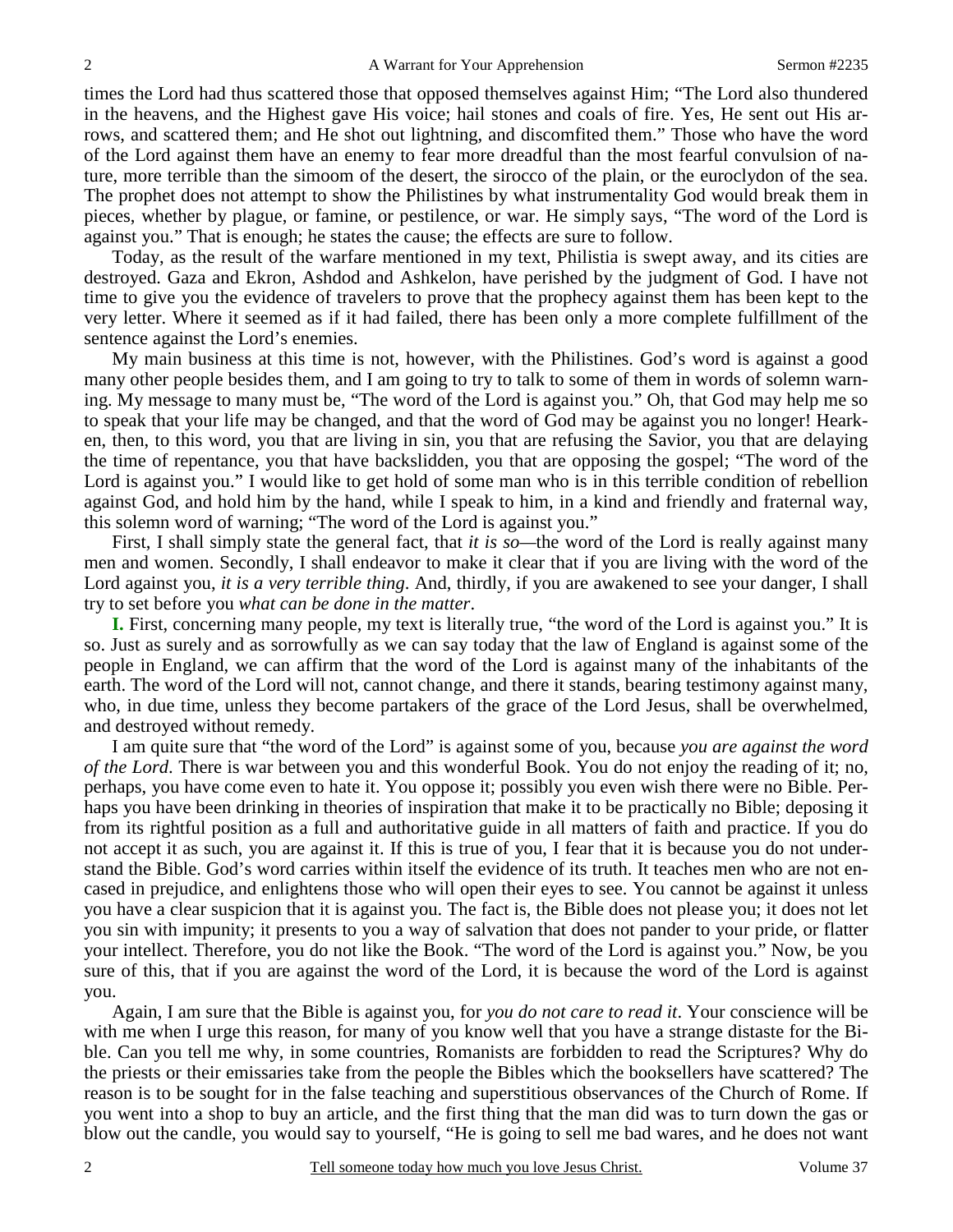me to have too much light lest I should find him out." The reason why the priest is against the Bible is because the Bible is against *him*. Now it is just so with you. You would read the Book willingly enough if you were agreed with it, but because it is too truthful, too faithful, and exposes your faults too much, therefore you do not like it, and you do not read it. How long is it since some of you have read even a chapter of Scripture? How long is it since you have thought over one gracious text? Oh, my dear friends, if I probe you, if I press this matter upon some of you, it will be clear enough that the word of God is against you, for you yourself know that it is, and therefore do not read it. You do not want to be plagued by it. It condemns your sins; it disturbs your false security; it robs you of your sleep in evil. "The word of the Lord is against you," your neglect of the word shows that this is true.

 And truly the word of the Lord must be against you, for it must be against sin, and *you delight in sin*. If you live in sin, and love sin, should God send you a book to pacify your conscience in such a state? If that which is unjust, intemperate, and unholy, is hidden in your heart, and is practiced in your life, would you expect the Holy Spirit to write a Book to help you on in such a way as that? It is blasphemy to think that it could be so. All through the Book, sin is uniformly and universally condemned, from the day when Adam was driven out of the garden because of his transgression, until the flood came upon guilty man because "every imagination of the thoughts of his heart was only evil continually." On Sinai the same truth was thundered out. This was the burden of the prophets' messages. The word of God is always against sin, and many times the warning is given, "The soul that sins, it shall die." If you are a sinner steeped in sin, depend upon it that this Book is against you, and ought to be against you. You could not wish it to be otherwise, if you are a right-minded person. You will say, "Whatever I may be, I do not want the Bible tampered with, to make it suit my ungodly life, nor do I wish Holy Scripture to favor me in an evil pursuit."

 This Book must be against some of you because *you have refused Christ*. God has given His dear Son to die to save men. He has appointed the one way of salvation to be through faith in the precious blood of Christ. If you will not have the appointed way, if you refuse the ordained Savior, this Book may well quarrel with you, for you quarrel with God. What! The blood of His dear Son given to redeem, and yet you reject it! Mercy dressed in crimson to save you, and yet you fly from it! Love incarnate in a bleeding Savior, and yet you spurn it! Perhaps you imagine that you are good enough to be saved without Christ, but what infamous pride this is on the part of a poor sinful worm of the dust! Perhaps your whole confidence is in your own good works, and you hope they will be found sufficient without the blood of Calvary. Presumptuous arrogance and vain conceit for a man who is born in sin, and shaped in iniquity! Truly "the word of the Lord" cannot side with you. If it is given to reveal Christ as the Savior of men, it cannot take the part of him, who refuses that Savior, slights the blood of Christ, and does despite to the Spirit of grace. Oh, my dear friend, when I used to read the Bible, and had not yet looked to Christ, how sternly it used to speak to me! It had an angry look; it threatened me; it seemed to draw a sharp sword, and thrust it at my heart. I bless the Bible for being severe with my unbelief. It was the wound of a friend which it gave me; when I was wounded, I fled to Christ for cure. If the word of God were not against you in your rejection of Christ, it could not be the word of God, and, if you did not know it to be against you, it would be an unhappy thing for you to be rocked in the cradle of unbelief, and allowed to remain far from God without a warning. Until you believe in Christ, be you sure of this, "the word of the Lord is against you."

 Even if you do not read God's word, and thus discover that it is against you, *your conscience tells you that it ought to be so*. Many men and women, who are sitting here, if they did but begin to think, would say, "I must be wrong. God's Book, which is truth itself, must be against me." Men will not allow conscience to speak, but if they do, it soon bears testimony in the same line as God's own word, for you cannot very readily make your conscience a false witness. There are some who preach that all men will be saved, whether they believe in Christ or not. I remember what a certain hearer said to a minister who preached that doctrine; "Sir, if what you have preached today is true, we do not need you; indeed, we do not need any minister at all; we can get along all right without one. And if what you have preached is not true, we do not want you; so in either case we have no need of your ministrations." The hearer knew that what the minister had preached was not the truth; conscience confirmed the declarations of the word of God. The word would be true, whether conscience confirmed it or not; but conscience does tell men that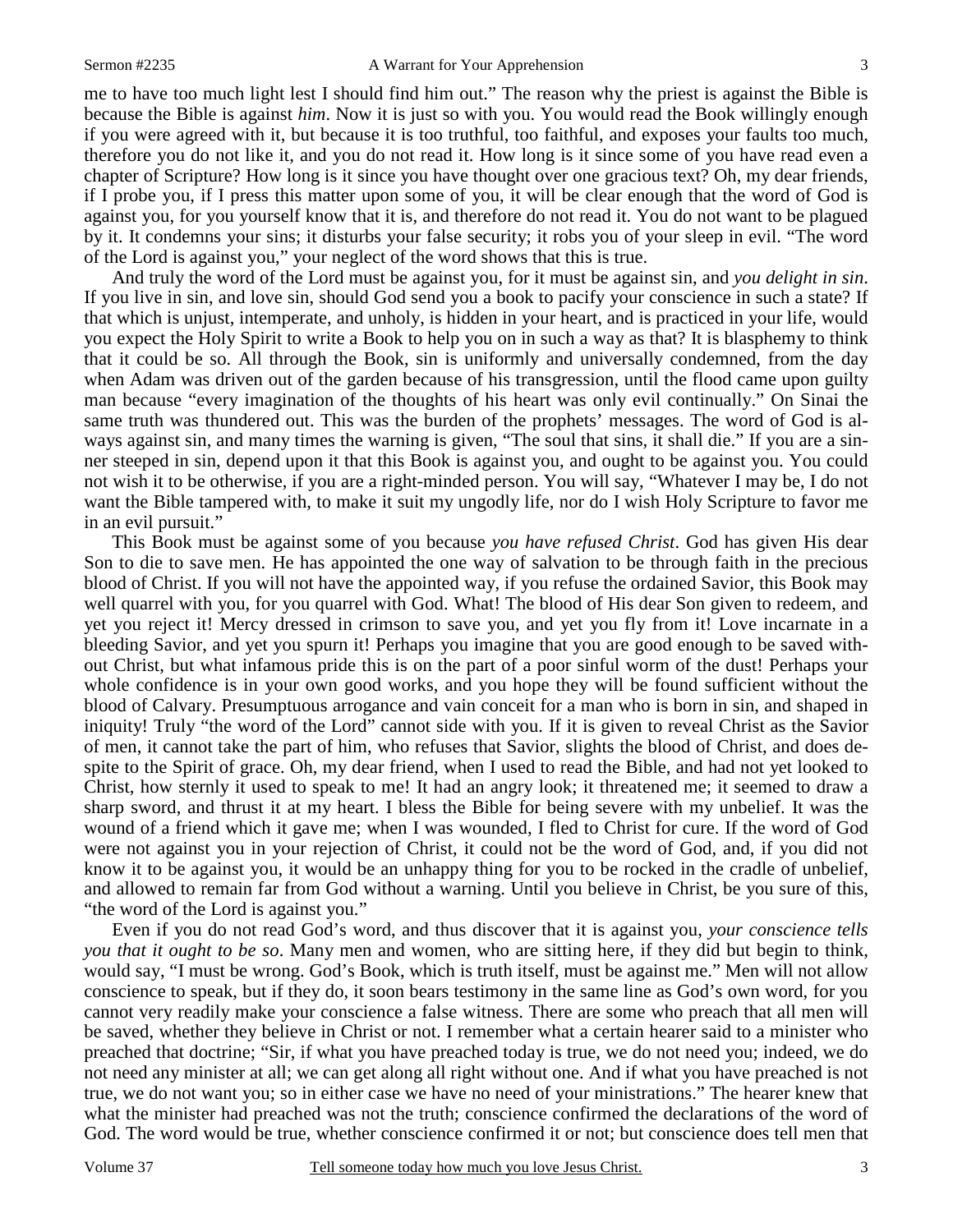it cannot be the same with the wicked as with the righteous; it cannot be the same with those who reject the Savior as with those who accept Him. You cannot silence that voice within the heart. A Unitarian minister, who preached that wild doctrine of universal salvation which is so popular just now, once met an old-fashioned Baptist brother, who was not a well-educated man, but who had a crowded congregation, while his learned brother had only a dozen or two to hear him eloquently discourse. The Unitarian said, "I cannot make out how it is that there is such a difference in our congregations; you get so many to hear you, and I get so few. I preach a very pleasing doctrine. I tell the people that all will be right with them all at last. I do not worry them with any doctrines of repentance and faith and atonement, and yet they will not come to hear me. You preach a very dreary doctrine, and you tell the people that except they repent they shall perish and be cast into hell, and yet they crowd your place to hear you. How is that?" "Well," said the old man, "I think it is, my friend, because they have a shrewd suspicion that what I say is true, and that what you say is not true." There he hit the nail on the head. It is so. The conscience of men bids them distrust the word which tells them that there will be no difference between the righteous and the wicked. God has somehow written on the heart of man this judgement; "Sin must be punished. It cannot be the same with the godly and the ungodly at the last." Hear that voice of your conscience. Listen to it, and it will tell you that "the word of the Lord is against you."

 One thing more. You who live in sin, and will not have a Savior, may be sure that "the word of the Lord is against you." *Your efforts to harden your heart prove it*. The struggle you have to make in order to keep all things quiet within your own bosom leaves no room for doubt that "the word of the Lord is against you." Sometimes, when you are being spoken to about your soul, you do not like it. You feel irritable. You make some jest, or you utter some blasphemy, or repeat some old worn-out slander, to stiffen yourself to reject the word, and when you get home, it takes you all your time to press down the sparks which the gospel has kindled in your heart. You are kept very busy trying to stamp them out, for you know that you have some inflammable stuff in your soul, and you are afraid that there will be a fire within. If you did not think the word of God was against you, you would not have to make such a vigorous effort to prevent its having its due effect upon your mind. Oh, that you would yield young man; oh, that you would let God's word do its will with you, young woman! Oh, that you would let it break you in pieces, wound you, kill you, and then make you alive, and heal you; all you of whom it is true, "The word of the Lord is against you"!

**II.** In the second place, I want to say that if "the word of the Lord is against you," IT IS A VERY TERRIBLE THING. When the word of Pharaoh was against the Israelites, they suffered cruel bondage, but the word of the Lord was stronger than the word of the mighty despot; and when He spoke, by Moses and Aaron, His people were brought out free. When the word of King Saul was against David, he was hunted like a partridge upon the mountains; but the word of the Lord was confirmed to him, and he was delivered from the hand of his enemy, and at last seated on the throne. When the word of Nebuchadnezzar was against the three Hebrew youths, they were cast into the burning fiery furnace; but the Lord delivered them, as He also delivered Daniel when the word of Darius was against him. But when "the word of the Lord is against you," its judgment is more to be dreaded than the bondage of Egypt, more to be feared than the fiery furnace or the den of lions, for there is none that can deliver you from the power of the Lord, whose word has gone forth against you. If this is your case, you are truly in a terrible state.

 If "the word of the Lord is against you," you have great cause for trembling, for *it cannot be bribed*. Many a wealthy man has escaped the punishment he deserved because he has used his silver and his gold judiciously. It cannot be so easily done now in this country as it used to be, though there is still a gift that blinds the eyes, and many a man of position has escaped his deserts because of his wealth. But you cannot bribe the word of God, though there are some who seem to try to do it. They live a whole life regardless of God and His word, amassing money by fair means or foul, and then, when they cannot use it further, they leave it for some religious purpose, in the hope of thus meriting favor with God, taking care all the while, generally, to have their own name lastingly associated with the gift. But there is nothing which you can give that will be taken by the word of the Lord as a payment for your wrong. It will speak, and it will effect its purpose in spite of all your bribes.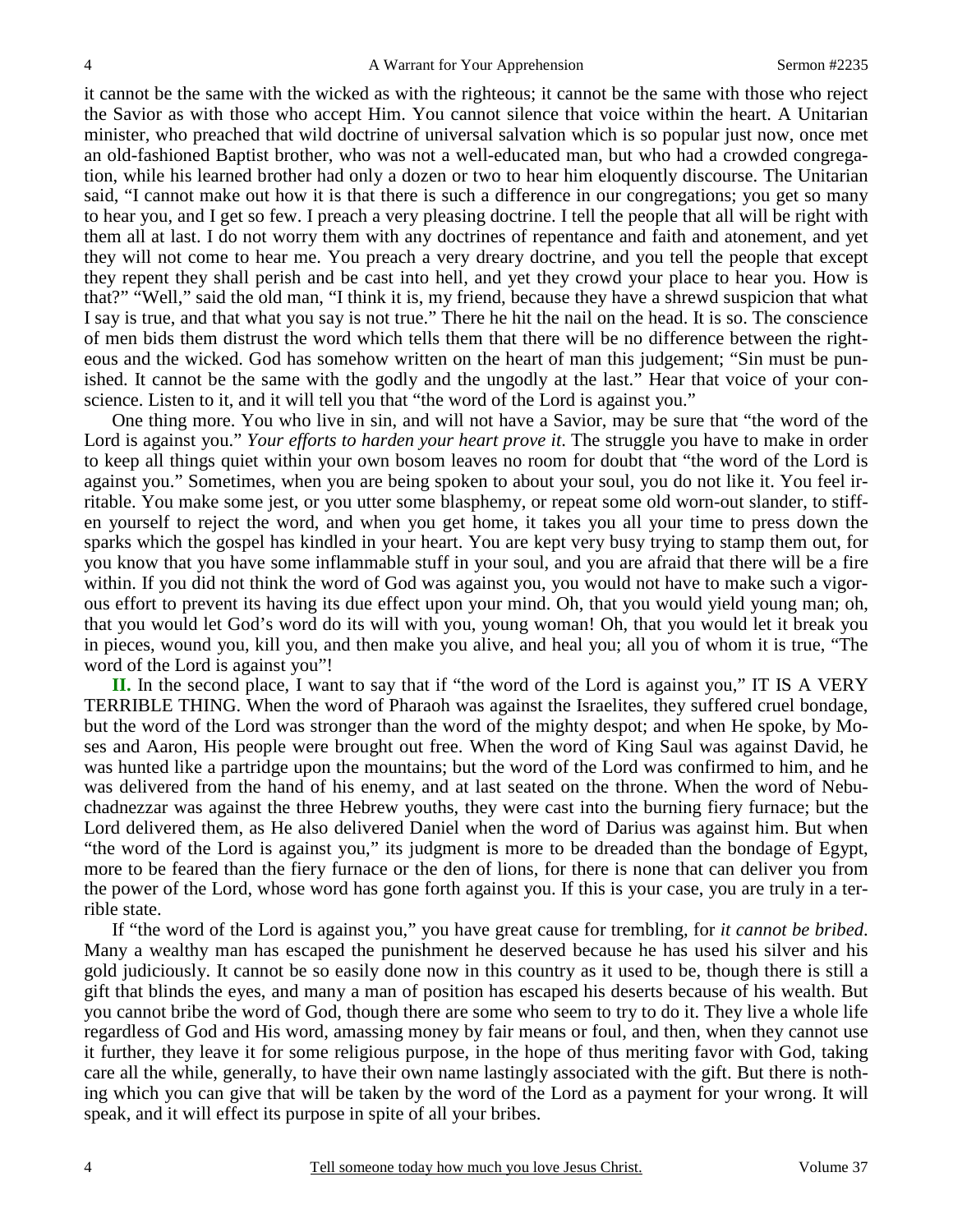If "the word of the Lord is against you," you may well be dismayed as you remember that *it will never be changed*. You cannot, by any possibility, so long as you are what you are, make it cease to be against you. If a man is against me today, he may be my friend tomorrow. The wind does not always blow from the same quarter. Tides that flow will also ebb, but God's word never changes. From everlasting to everlasting it never turns an inch aside from the straight path. If you remain the same, and that word is against you, it will be against you in life, and against you in death, against you at the day of judgement, and against you through all eternity. Oh, my dear hearer, it is a dreadful thing to have this immutable, unchanging word against you!

 It is a terrible position, again, to have the word of the Lord against you, because *it cannot be escaped*. You may get away from the Queen's writ by flying to the Continent, you may escape a warrant of arrest by fleeing to certain countries, though I scarcely know where you can now go to; but how can you escape from the word of God? That word changed chaos into order; that word came into the thick darkness, and there was light. "He spoke, and it was done." The word of the Lord can come into your bedchamber. If you journey to the ends of the earth, the word of God can find you out, even though you never read it. It can reach you even if you should become a seven-fold infidel. You cannot change the threat by disbelieving it, nor escape the vengeance by professing that there is no such thing. The Psalmist's words about God's omnipresence apply also to the word of the Lord; "Where shall I go from Your Spirit? Or where shall I flee from Your presence? If I ascend up into heaven, You are there: if I make my bed in hell, behold, You are there. If I take the wings of the morning, and dwell in the uttermost parts of the sea; even there shall Your hand lead me, and Your right hand shall hold me." The word of the Lord is everywhere; it cannot be escaped.

 Furthermore, it is a terrible thing to have the word of the Lord against you, for *it cannot be resisted*. If a man is against you, you can fight it out with him. You may oppose force to force, and cunning to cunning; but if the word of the Lord is against you, what power have you? By His word were the heavens made; by His word the heavens and the earth shall pass away and be dissolved. How can you fight against the word of God? As well might Pharaoh fight with the plagues that Jehovah sent upon him. God's word is too strong for you. "Woe unto him that strives with his Maker! Let the potsherd strive with the potsherds of the earth," but strive not you with Him who has all power, and whose word is "quick, and powerful, and sharper than any two-edged sword, piercing even to the dividing asunder of soul and spirit, and of the joints and marrow, and is a discerner of the thoughts and intents of the heart."

 And now let me speak to you very solemnly. If "the word of the Lord is against you," *what a state you must be in!* For, God is love, and He will not say a word against a man if He can help it. God is gracious, tender, loving, and when God Himself has to be against a man, the condition of that man's heart must be something very terrible, and his state of life must be so depraved as to demand that love should give place to justice. Why, this Book of God was written for sinners, written to cheer penitent hearts, and if *it* is against you, what a state *you* must be in! Here is food prepared for an invalid; if you cannot eat that, if it turns your stomach, how diseased you must be! If the medicine becomes poison, if the sweet is sour, if the light itself is darkness to you, O wretched madman, you have come into an evil plight indeed! God have mercy upon you! If God's word is against you, you are in an awful state indeed.

 Not only is this true, but *what a sad state you will soon be in!* Whether you believe it or not, you will soon be dead, and, dying, you will pass into another world; and, being there, you will come to the seat of judgment to be tried for the things done in the body. You will need witnesses in your favor, and this Book will be called to give its testimony. What will it say about you? If the Book could speak, it would say, "Great God, he never read me. I bear witness to his neglect of You, for he never read me." And many a text of Scripture would rise up in that last day, and say, "I was preached to him; his mother quoted me to him; his sister wrote this in a letter; a friend sent him this verse, and pleaded with him to take it to heart; but he heeded none of them." If "the word of the Lord is against you," the law will say, "He knew me, and he broke me;" the gospel will say, "He knew me, and he refused me;" the Bible itself will say, "He understood something of me, but he ridiculed me." It will go hard with a man who has such testimony against him at the bar of the great Judge. Let me have the Bible on my side, and I will fearlessly face the whole world; but if the Bible is against me, I must be conquered; if it is against me in the last day, I must be speechless. He whom the word condemns has the foretaste of that final condem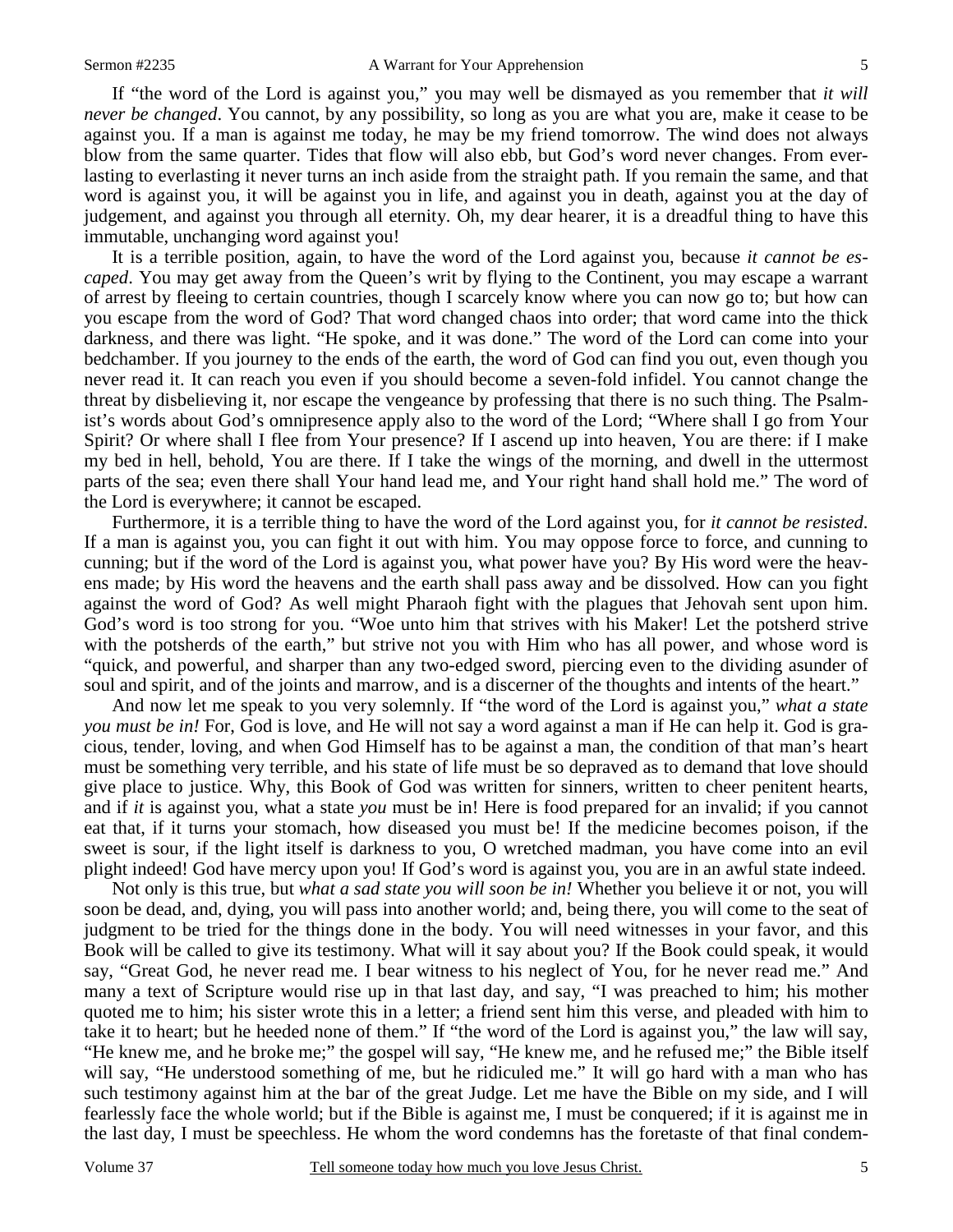nation which shall be his in the next state, unless by sovereign grace he shall be constrained to turn to God before it is too late. I cannot speak as I would on this awful theme, but I am trying to plead with you from my very soul. Oh, that God the Holy Spirit would send home the word to many!

 Remember, my dear hearers, there is not a waste word in this Book. Whatever God says will happen to the ungodly, will happen to them. Judgment is God's strange work, but what He threatens, He will certainly perform. How terrible will it be when the threats of His word come to pass! See, even in the verse from which our text is taken, a glimpse of what it may mean. First, there is woe. "Woe unto the inhabitants of the seacoast." Then there is destruction, "I will even destroy you." When the woe is past, there is utter destruction; "There shall be no inhabitant." Oh, the woe of having the word of the Lord against you! Behold, again, how those cities which Christ would have blessed so highly, were cursed when they rejected His message. "Woe unto you, Chorazin! Woe unto you, Bethsaida! Woe unto you, Capernaum!" These repeated "woes" sound like a funeral knell. Today those cities are wholly swept away, because the word of the Lord was against them. Learn, also, from the history of Jerusalem, how surely the word of the Lord against a man or against a city is fulfilled. Christ was rejected by the people of Jerusalem, so that it is not surprising that "when He was come near, He beheld the city, and wept over it," for He knew what a terrible doom awaited the guilty capital. Well might that demented man, of whom Josephus tells us, go through the streets of the city, when it was being besieged by Titus, and call out in tones of horror, "Woe, woe to Jerusalem!" Rest assured that the Lord will "render to every man according to his deeds." Those who obey His word shall be forever blessed; but those who have the word of the Lord against them shall be punished with everlasting destruction from the presence of the Lord, and from the glory of His power.

 I have been accused sometimes of picturing the wrath to come in too horrible a way, but I have never described it more sternly than Christ Himself did. It was His gentle lips that declared, "These shall go away into everlasting punishment." It was He who spoke of a place "where their worm dies not, and the fire is not quenched." It was He who uttered the most awful words about the wrath to come. I pray you, do not wish to know, in your own experience, all that "the wrath to come" may mean. Flee from it. Seek rather to know what salvation means, and God help you to obtain it even now! If I am addressing any person who feels that the word of God is against him, I do beseech and conjure him not to rest any longer in that condition. If you have a quarrel with God's word, you are wrong; God's word cannot be in error. If the word of God offends you, you must be offended; or, rather, you have offended against it; it will never beg your pardon, you must beg its pardon; or, rather, seek forgiveness from the Lord whose word is against you, and who is Himself also against you. Said I not truly that when "the word of the Lord is against you," it is a terrible thing? If that is your position, may it soon be changed!

**III.** Now I come to my third and last point. If it is true that "the word of the Lord is against you," and that it is a terrible thing to be in such a state, WHAT CAN BE DONE IN THE MATTER? Is there any way of escape, any loophole through which deliverance may come? If the word cannot be bribed, changed, escaped, or resisted, what are we to do, since we cannot sit calmly beneath the curse of God?

 I think that the first thing to be done, if you would escape out of this direful position, is to *confess that you are wrong*. There is a writ out against you. You have run away from it. Come home; submit yourself to the court; be willing to be put under arrest. There is no other right course. I knew one who, being charged with embezzlement, fled the country. He still has to stay away. If he had submitted himself to whatever punishment might have come upon him, he would have passed through it long ago. But now he still remains under the censure of the law, and cannot return. Now, you runaway from God, come home at once! Sinner, against whom the Lord has issued His warrant, yield yourself to the officer of divine justice at this moment! You need not move from your present position; but just where you are, humbly whisper in your heart, "Lord, I am guilty; I submit to Your word. Whatever Your word says is true, and I will no longer fight against it; but here, bowing my head, I confess that the wrong is with me, not with Your word. I confess that." Have you made this confession? Then it is well, for if "the word of the Lord is against you," your only hope lies in taking the side of the word of the Lord, and being against yourself.

 But when a man gives himself up to justice, he has next to stand his trial. If "the word of the Lord is against you," it is against you in your present position, and in your present character, and you must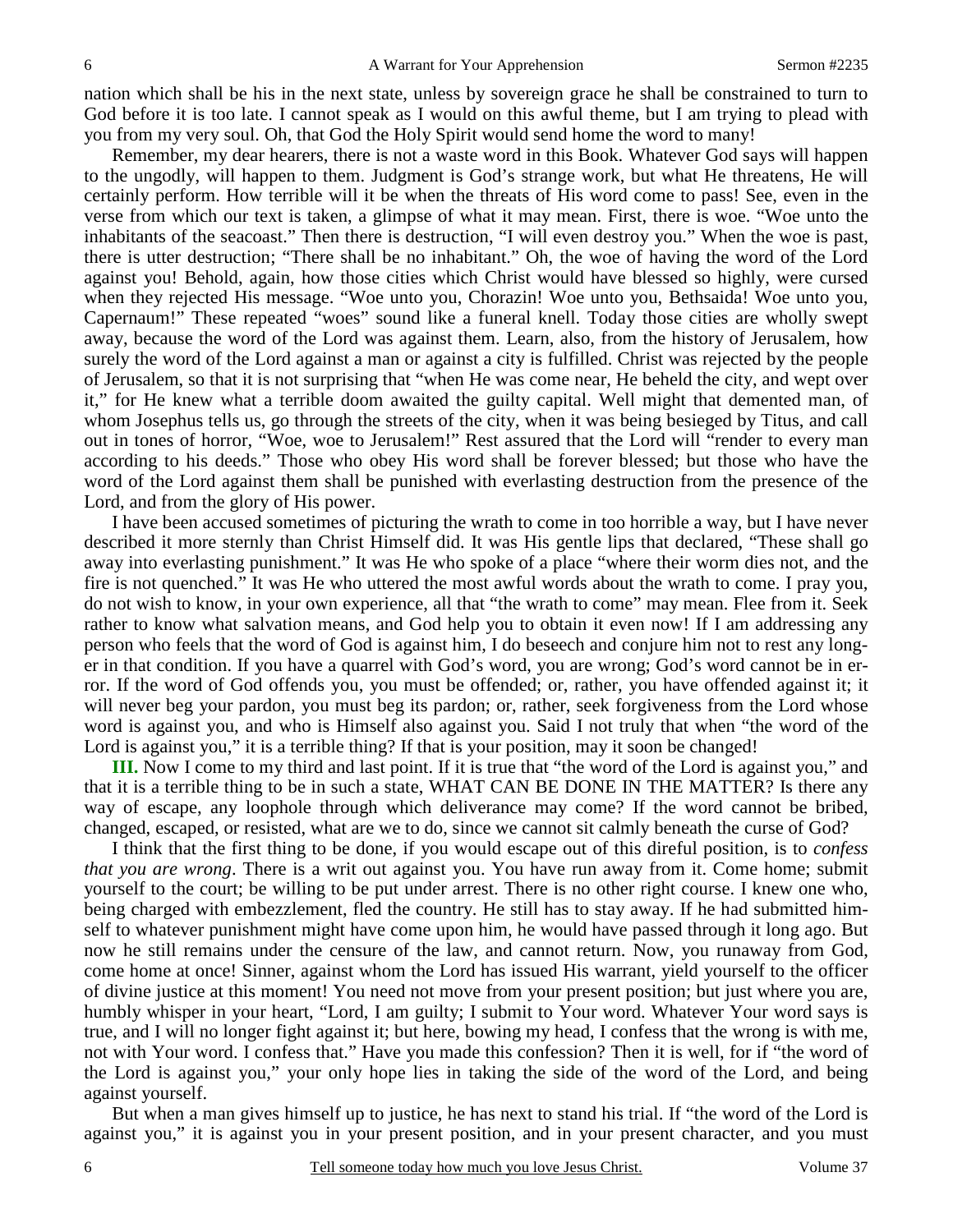*change your position*. Come, then, and escape the hostility of the word of the Lord by altering your attitude towards it. If you have loved sin, repent and hate it. May God the Holy Spirit work in you a loathing of the evil thing which the word condemns, for when you are no longer a sin-lover, but a sin-loather, the word that was against you will be for you! God has no thunderbolts for those who hate their sins. If your soul and sin are divorced, your soul and mercy may be married, but not otherwise. When you do give up your sin, God will give up His suit against you. If you turn not, He will whet His sword, but if you turn, He will sheathe that sword, and speak comfortably to you.

 Another change must take place. You must no longer stand in yourself, but in another. The word of the Lord is against you, but what if you could change places with another, on whose side the word of the Lord is, and in whom you could lawfully and rightly stand? What if Christ stood in your place and you should stand in Christ's place? Then this word would not condemn you, but it would acquit you, and more than that, it would defend you against all your adversaries. Behold a miracle of mercy! Christ Jesus, the innocent Son of God, dies for the guilty sons of men, that they may be covered with His righteousness, and accepted in His name. This is the pith and marrow of the gospel; "I stand in Christ's place because He stood in mine. The law cannot be against Him, for He fulfilled it, and made it honorable. The word of the Lord cannot be against Him, since He hid it in His heart that He might not sin against God, and if I come to be in Him, where the word is hidden, it can no longer be against me."—

> *"Confounded, Lord, I wrap my face, And hang my guilty head; Ashamed of all my wicked ways, The hateful life I've led. I yield—by mighty love subdued; Who can resist its charms? And throw myself, by wrath pursued, Into my Savior's arms."*

Let me say to you further, that if you have up to now had the word of the Lord against you, *be very careful to be right with the word*. In seeking to be saved, avoid, above everything, a sham salvation. When a man has a bad sore, it is a mischievous thing to let it heal with proud flesh in it. To cover over a wound may be to create seven dangers instead of one. Come to the word of God, and search yourself. Use the lances, take the probe, examine into the depth of your wound and sore. Let your prayer be, "O God, let me never be comforted apart from Your word; let me have no foundation apart from Christ to build upon! Let me never think that I am saved unless Christ is my Savior." My dear hearer you had better be hungry than to eat poisoned meat, and you had better be in despair than get comfort that does not spring out of the word of God. If you think that you are saved, and yet find that "the word of the Lord is against you," you may be sure that you are not saved, and should hasten to cast away your false confidence as quickly as possible. You can never be saved unless you are right with the word of God—

> *"This is the judge that ends the strife, Where wit and reason fail, My guide to everlasting life Through all this gloomy vale."*

One more thing and I have done. If to have the word of God against you is an overwhelming calamity, *how happy are they who have the word of the Lord with them!* I have heard of two Romanists, a man and his wife, who came in possession of a copy of the Scriptures, of which they had never seen one before. The man began to read it, and one night, as he sat beside the fire with the open book, he said, "Wife, if this book is right, we are *wrong."* He continued reading, and a few days afterwards he said, "Wife, if this book is right, we are *lost."* More eager now than ever to see what the word of the Lord was, he studied the book until, one night, he joyfully exclaimed, "Wife, if this book is true, we are *saved."* The same word that showed them that they were undone, revealed also the gospel of salvation. This is the glory of the word of God; it is against us until it leads us out of our sins, and then we find that death becomes the gate of life to our souls, and the word of God is on our side. The same word that reveals the terrors of the Lord, also says, "He that believes on the Son has everlasting life." I believe on the Son of God as my Savior, therefore I have everlasting life! The word of the Lord is now for me, and assures my deliverance. It further says, "God sent not His Son into the world to condemn the world, but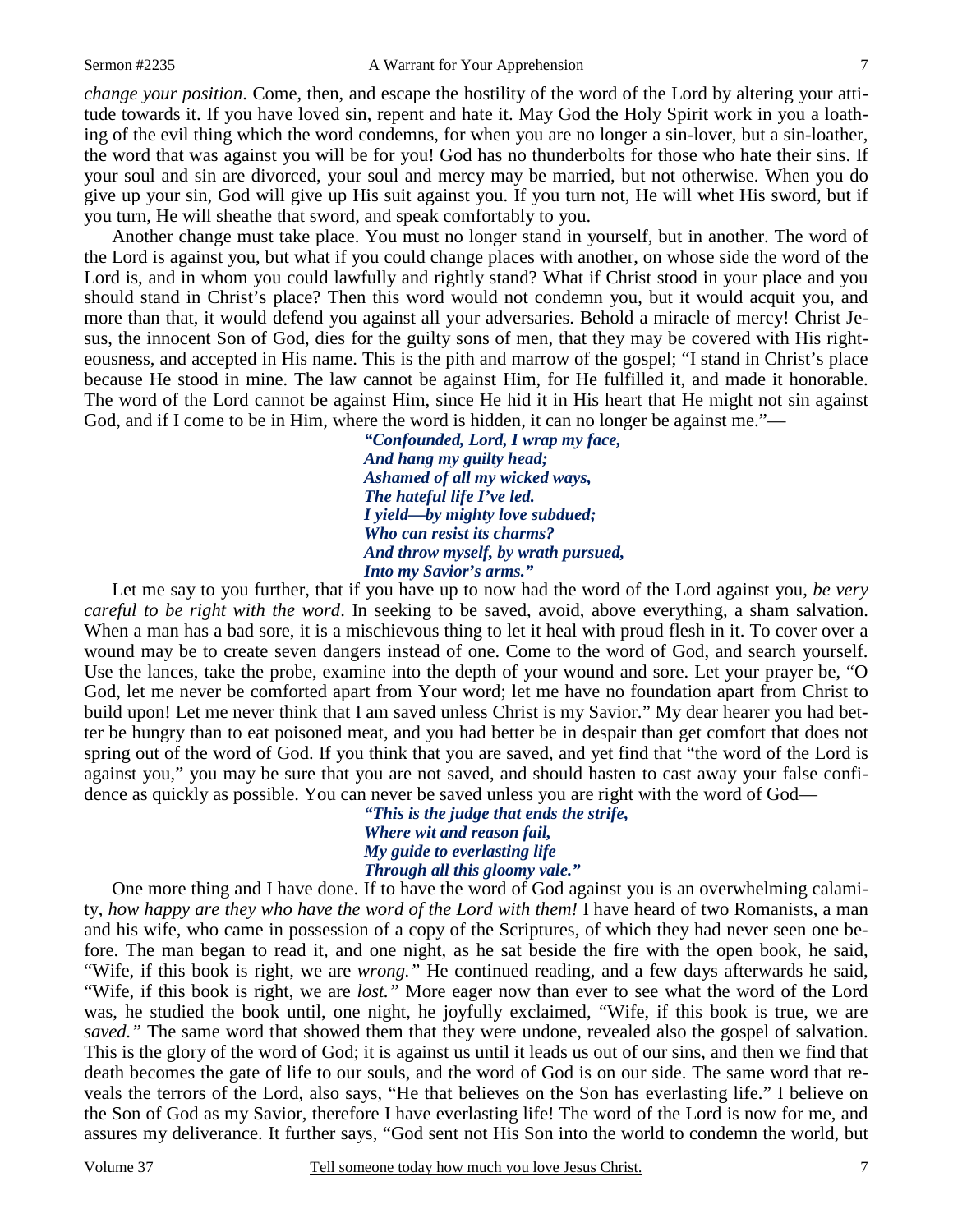that the world through Him might be saved." When I read this, my heart sings for joy, for the word which was against me, now justifies me. Again it says, "He that believes and is baptized shall be saved." As I tremble because it is written, "He that believes not shall be damned," I rejoice because the same word says, "He that believes and is baptized shall be saved." I believe, and I have been baptized; therefore I am saved. If you have the word of God for you, you want no other advocate. Even your own conscience may be lawfully overridden by the word of the Lord. "If our heart condemn us, God is greater than our heart, and knows all things."

 This is the sum of the whole matter. Come just as you are, and trust Christ as your Savior. Leave your sin, and seek after holiness. Have done with your own willfulness, and seek the meek and lowly mind that was in the Man of Sorrows. In a word, come and lie at Jesus' feet, and lift your tearful eyes to His loving gaze, and say—

> *"A guilty, weak, and helpless worm, On Your kind arms I fall; Be You my strength and righteousness, My Jesus, and my all."*

Trust Christ, trust Him now, trust Him only, trust Him wholly, trust Him forever, and you shall be eternally saved. As surely as the Bible is true, you are safe for time and for eternity if you believe in Jesus.

 God bless this feeble word of mine! I have tried to preach the word of God faithfully, that, at the day of account, I may be clear of the blood of all men. I shall not then be asked whether I spoke eloquently, or whether I had energy of mind or power of voice; but I shall be asked if I warned you to escape from sin and seek the Savior, and *that* I have done to the utmost of my power. I wish that I knew how to persuade men to seek the Lord. Oh, that I could learn the art of reading the hearts of men! What do you want with fine speeches? Escape for your lives! What do you want with polished phrases and rounded periods? "Lay hold on eternal life." Repent, believe the gospel, and be saved. O God, the Holy Spirit, lead men to this blessed decision at this very moment, for the Lord Jesus Christ's sake! Amen.

# **PORTION OF SCRIPTURE READ BEFORE SERMON—JEREMIAH 26.**

### **HYMNS FROM "OUR OWN HYMN BOOK"—501, 520, 589.**

#### **LETTER FROM MR. SPURGEON.**

BELOVED READERS—This sermon was preached with great anxiety for the souls of those who heard it; and now that it comes forth from the press, I again lift my heart to God with the prayer that it may arouse many who are slumbering in indifference. Believing readers will greatly oblige me if they will place their copies in the way of persons for whose salvation they are pleading with God. It may be that the Lord will use this discourse to the end they so much desire. My silent Sabbaths breed in me a great hunger for the salvation of those to whom I can only speak through the press. Oh, that my Lord would honor me by making me fruitful in this winter of my weakness!

 I have a word for this season, which I must not forget. Christmas is near. Our orphan children must have their festival, though I cannot have the joy of presiding at it. Will my kind friends remember my family of five hundred, keep up the general funds, and add some little treat for the boys and girls?

 I am sending a Christmas letter to all the subscribers whose names we have on our list; but as we may miss some, let them not feel that they are left out. I invite their thoughtful consideration of the matter. Direct to the Secretary, Stockwell Orphanage, Clapham Road, London, and thus gratify

Your old friend, *C. H. Spurgeon,* 

Mentone, December 12, 1891.

Adapted from *The C. H. Spurgeon Collection*, Version 1.0, Ages Software.

# **PLEASE PRAY THE HOLY SPIRIT WILL USE THIS SERMON TO BRING MANY TO A SAVING KNOWLEDGE OF JESUS CHRIST.**

**By the grace of God, for all 63 volumes of C. H. Spurgeon sermons in Modern English, and 574 Spanish translations, visit:**